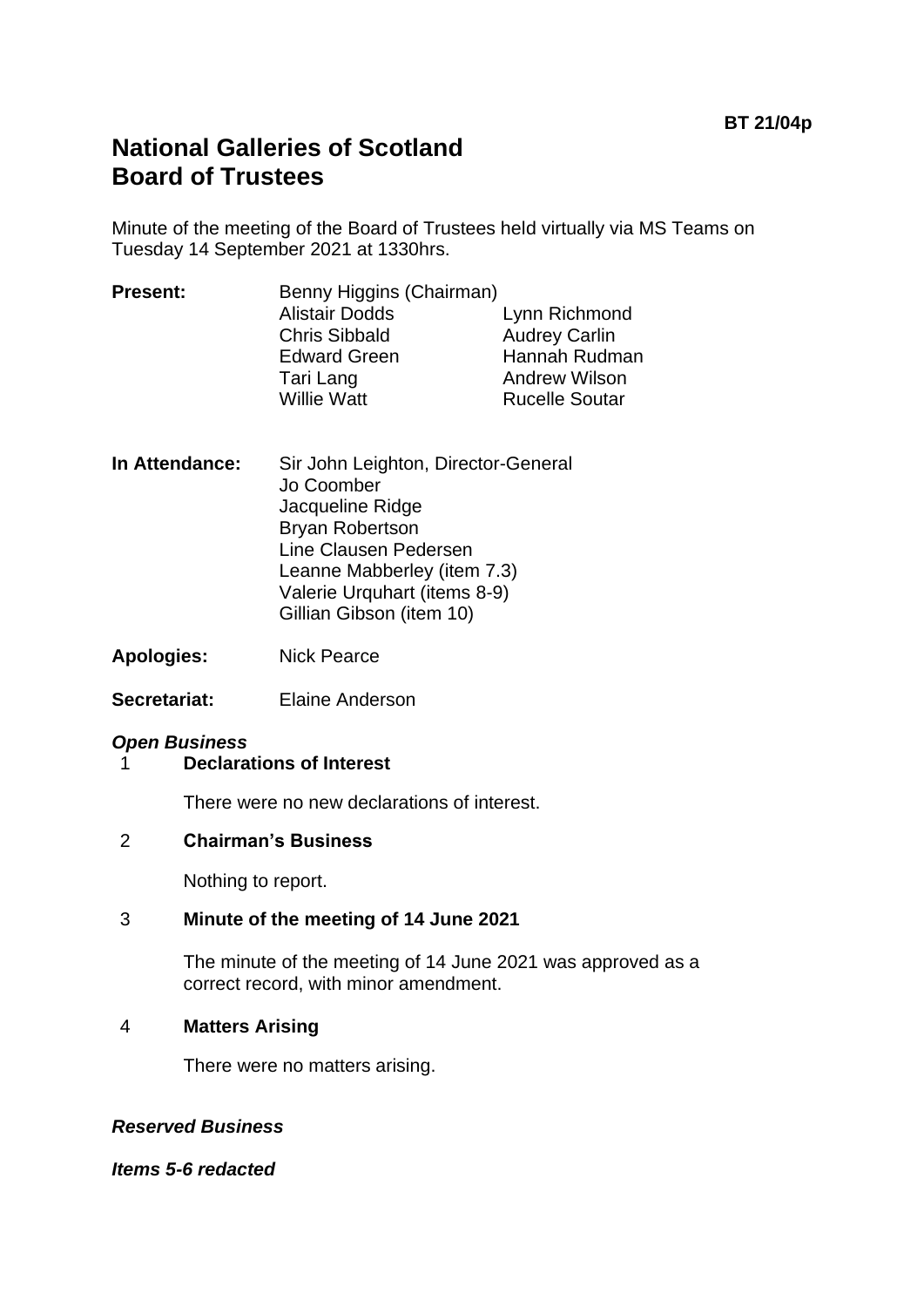#### *Open Business*

#### 7 **Reports**

## 7.1 **One Collection**

Ms Clausen Pedersen noted the successful acquisition at auction of *Female Head Design* by George Dutch Davidson. Trustees approved the purchase retrospectively (using the Cowan Smith trust fund), which had been approved off-line by the Chairman prior to auction. The bid for the second picture (*Boats on a River*) was unsuccessful.

# 7.2 **Public Programme 2021-22**

Ms Clauden Pedersen updated trustees on the current programme. Thomas Joshua Cooper and Alison Watt had both opened at the PG over the summer and had attracted positive feedback from visitors. Isaac Julien was also on show at Modern One.

# 7.3 **Public Engagement Quarterly Report**

Ms Coomber noted that the PG audio guides had been launched. Guides were in planning for the SNG also once the new galleries had opened. There had been good feedback from visitors, which would feed into the development of the SNG guide. Trustees were encouraged to try them out.

Ms Coomber shared information about the new programme "Your Art World". This was an online art hub for children and young people, a national programme with challenges set peer to peer supported by resources from artists and NGS. It offered lots of new ways into art, peer-to-peer and was in the early stages of its launch.

A new style of marketing had been developed, focusing on the art and grounds and reaching out to new audiences.

Trading Company: most trading outlets were now open. The café at M2 was currently closed to ensure that the PG café could remain open. Staffing shortages were creating issues with service. The cafés and shops had all been trading well. It was planned to open the PG shop at the end of October until early January to catch the Christmas trade.

Colleague events had been planned for November and it was hoped to involve trustees in this also.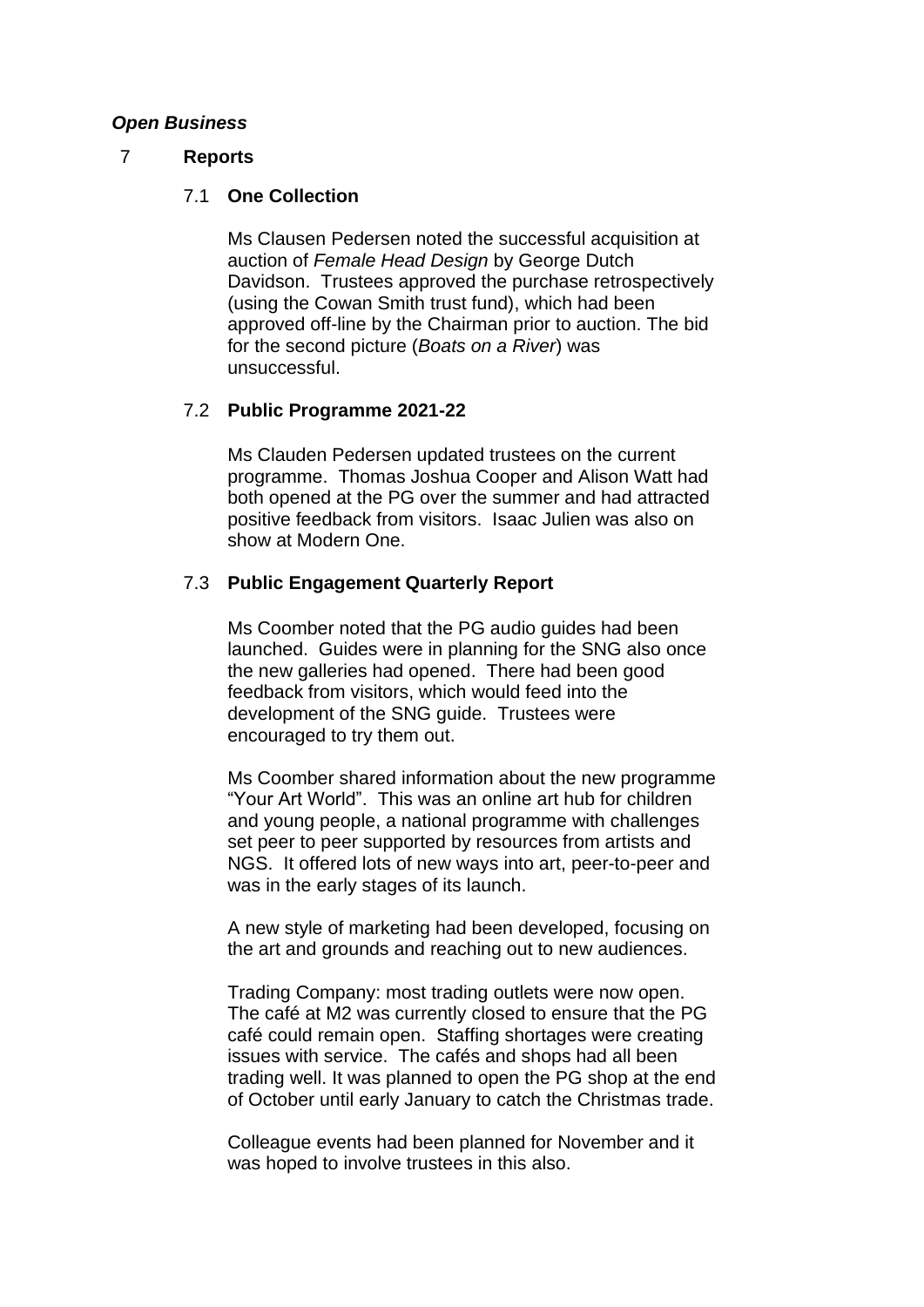Ms Carlin commended the approach to the marketing, asking whether we monitored if it was working. Ms Coomber noted that in our exit survey (sent to everyone who books online) we will be able to track what prompted the visit and that data will be analysed to see if it attracted different audience types, along with looking at digital analytics. Ms Carlin also commented that she was enthused about the Your Art World online hub and asked about plans to launch it. Ms Coomber asked for any ideas about how to launch it or for any connections to organisations that it would be relevant to.

Ms Lang noted the change in NGS's social media profile which had recently been developed and commented that this was a positive move, aiding our international position. The energy which had come through social media should be captured and developed. Ms Rudman considered that the audio guides offered a different experience to the Smartify app and allowed people to learn in a way which suited them best.

*Reserved Business Item 7.3.1 redacted*

#### *Open Business*

#### 7.4 **Chief Operating Officer's Report**

Mr Robertson noted the two new appointments of a Head of Estates and Director of Operations. The Director of Operations had a wealth of experience in visitor experience and security from major museums and galleries.

The IT team was pulling together the material for cyber essentials accreditation and would be ready to apply by the end of this month.

A new HR system had been installed and was making a difference already in terms of managing HR operations.

Mr Robertson also reported that a five year plan had been developed for the estate to establish work required and related costs.

## *Reserved Business*

#### *Items 8-9 redacted*

10 **Environmental Response Plan** *Presentation from Gillian Gibson, Sustainability Officer*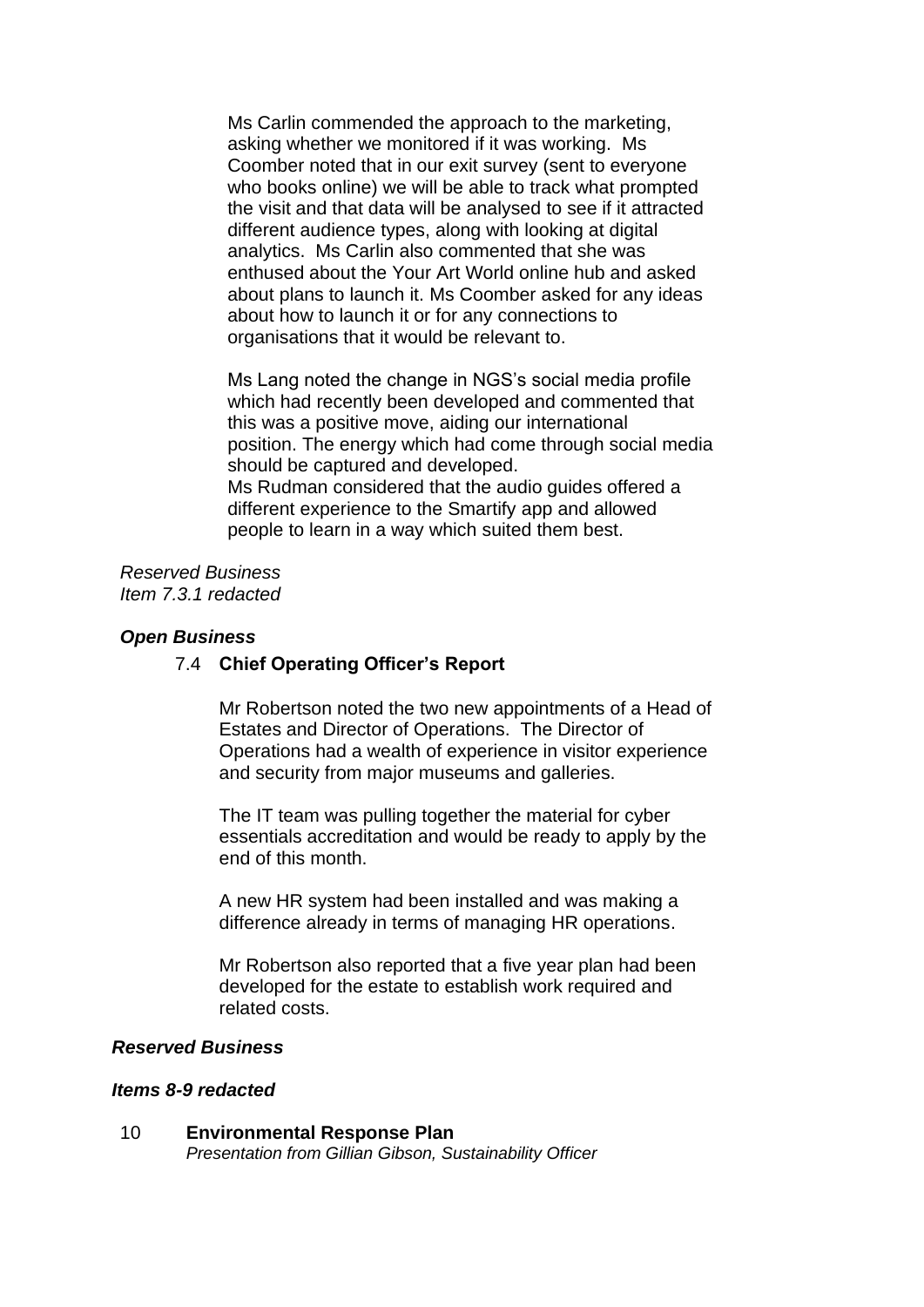Mr Robertson introduced the report, thanking Mr Sibbald for his input at development stage.

The organisation needed to think more radically about how we manage our buildings to continue our journey towards net zero. Partnership with other organisations were being developed to have the relevant conversations and share information.

Ms Gibson outlined the need for change and what NGS's role is in relation to the climate emergency.

We are working with our suppliers and partners to tackle the crisis and a working group is in place to consider ways in which we can improve working practices. A number of initiatives were already in place to assist the process, including travel for staff and artworks.

Digital working was also a key part of the change in approach. We have recently changed how we work, therefore the carbon footprint had been impacted positively.

A decision needed to be made on where we want to get to. Do we want to be a leader in the field?

The report would be launched internally and externally in November to align with COP 26.

Ms Rudman commended the report, suggesting how we can develop the digital side of information sharing. Trustees were generally impressed with the comprehensive report. It was noted that the current work being carried out by the environmental consultants on the estate will feed into the plans. Intermediate planning will also be carried out over the coming years to 2045, with the first four years being the focus of the current planning period.

Ms Lang considered that there was a great need to engage colleagues fully in the developments. This was not just a process.

#### 11 **Compliance & Risk**

#### 11.1 **Performance Management 2021-22 Q1**

The results for Q1 were noted.

#### 11.2 **Strategic Risk Register**

The changes to the risk register were noted.